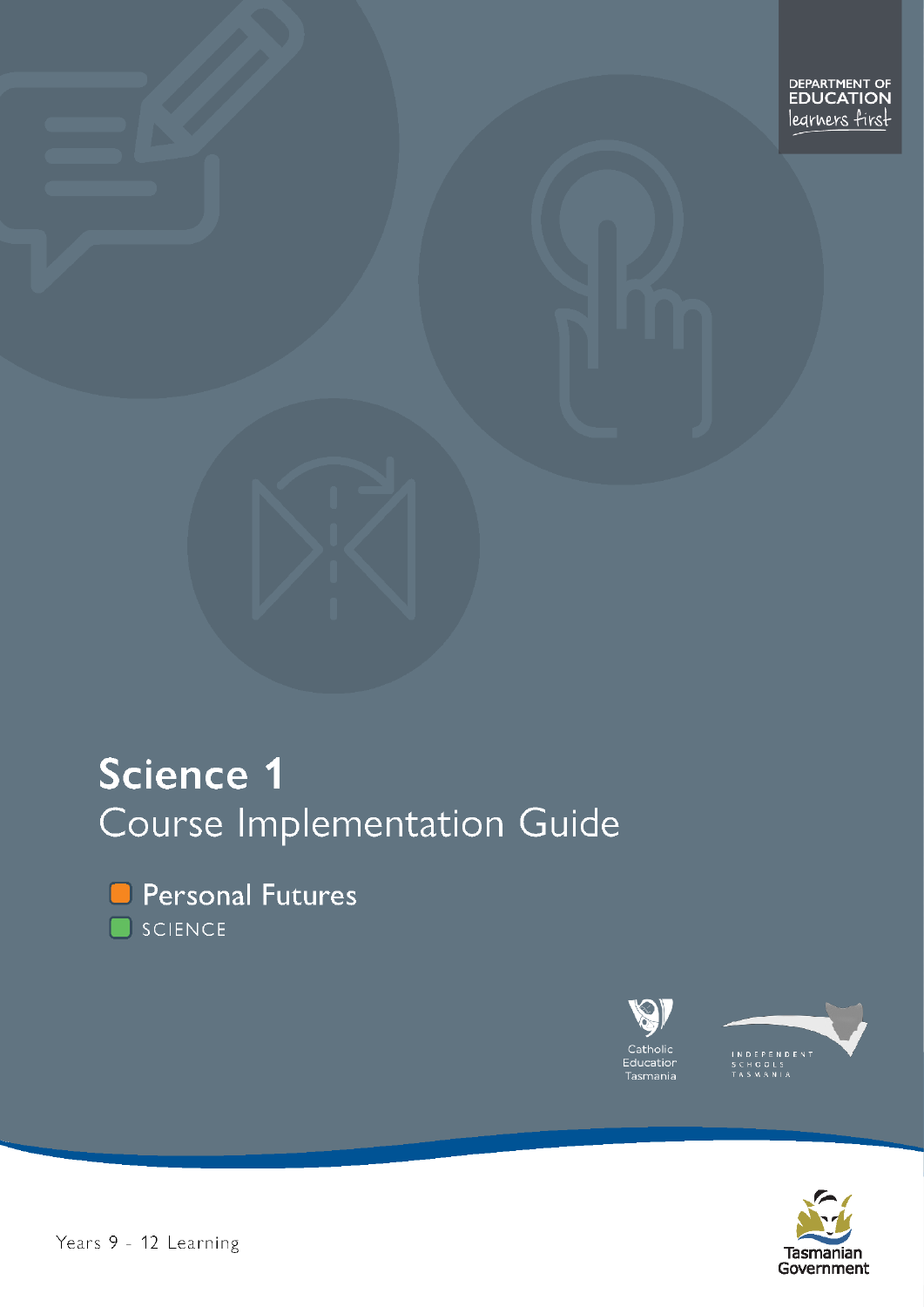# **TABLE OF CONTENTS**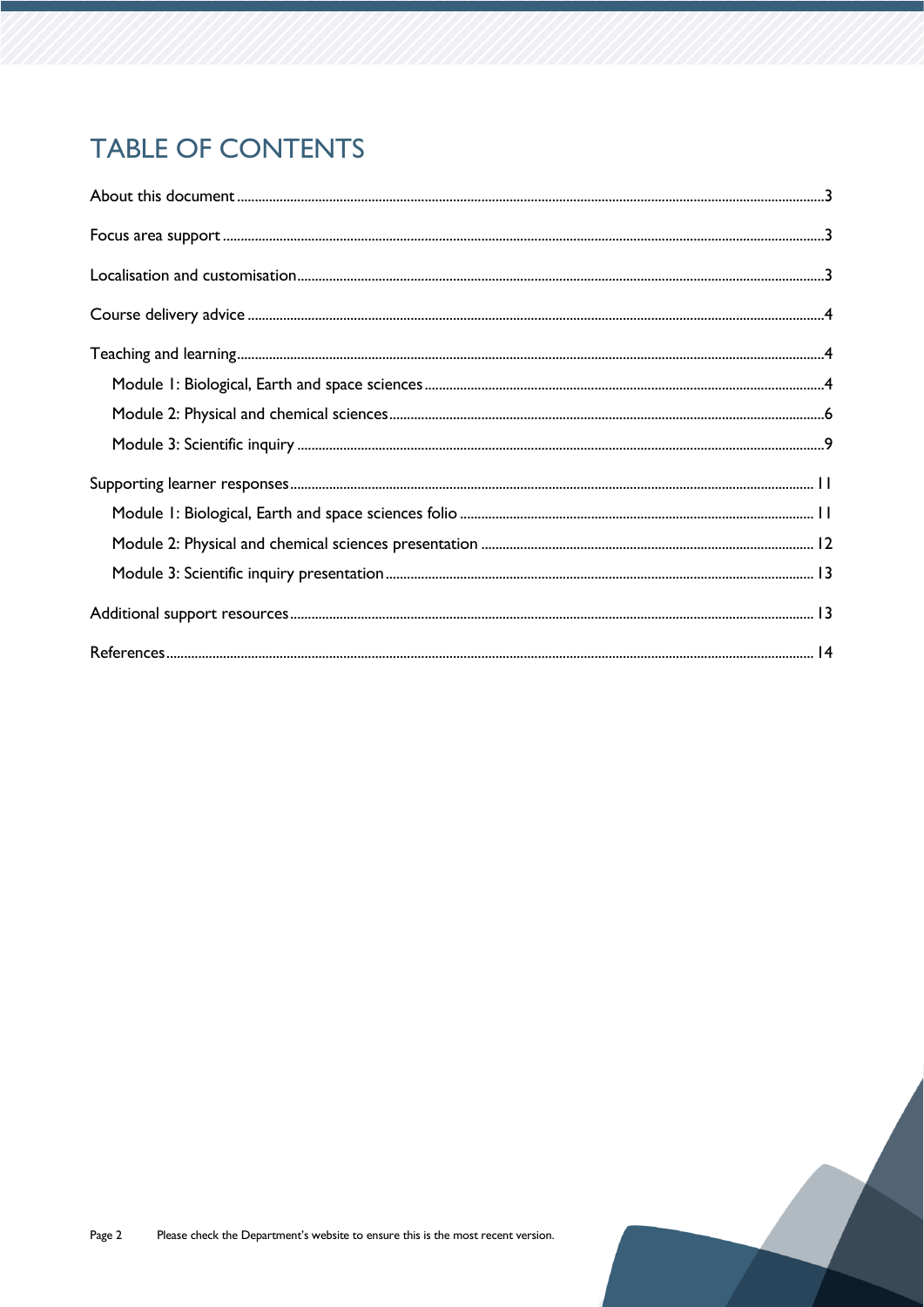# Course Implementation Guide Science I (SCCI15122)

# <span id="page-2-0"></span>About this document

This course implementation guide supports the course document<sup>1</sup>. It supports teachers to create active and engaging learning experiences.

The Department of Education's [A Pedagogical Framework](https://documentcentre.education.tas.gov.au/_layouts/15/DocIdRedir.aspx?ID=TASED-1629159896-383) has informed this resource.

# <span id="page-2-1"></span>Focus area support

This is a personal futures course.

This course allows learners to engage with fundamental skills and knowledge to support their personal pathways. Learners will be able to:

- negotiate areas of interest
- identify personal challenges
- plan to meet the goals they set in ways relevant to them.

Teachers should use resources, applications of science, experts, and environments in their local communities to deepen the engagement with science in real world contexts valued by learners.

Teachers will support learners to monitor their progress and achievement and assess meeting their own learning goals. Learners will have the opportunity to plan and complete their own scientific inquiry. Exploring traditional science content will support pathways into Level 2 courses. Supplying scaffolded support for investigations in module 3 will allow learners complete a coherent, achievable and engaging inquiry.

Teachers are responsible for linking what is being studied with its value in the community together with skills and knowledge learners will be able to apply in their possible futures.

# <span id="page-2-2"></span>Localisation and customisation

#### **Localisation**

- Use the resources available to providers and emphasise depth of engagement over breadth of content.
- All communities have their own examples of science application and providers should use what is available.
- Delivery of the content and work requirements can occur synchronously and/or asynchronously.
- The flexibility of the content ensures that this course may be taught alongside other courses.

#### **Customisation**

Opportunities exist to customise learning and content throughout the course. Examples of this include:

• negotiation and customisation of the content to meet the needs of learners within what is available and achievable. Providers should use their local community, resources, and environments wherever possible.

<sup>&</sup>lt;sup>1</sup> A 'course document' refers to accredited course information on the [TASC website.](https://www.tasc.tas.gov.au/students/courses/technologies/edn215122/)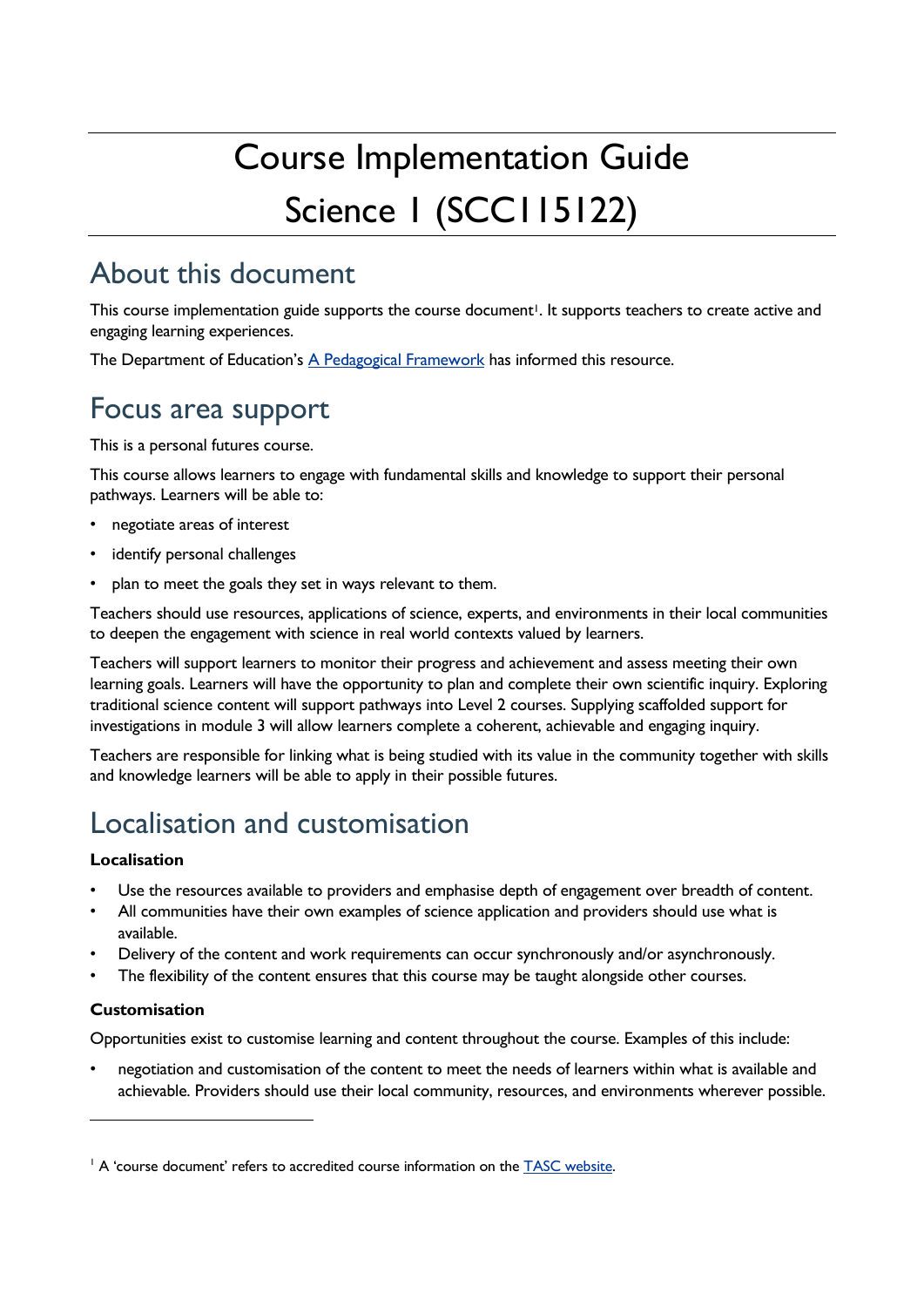- emphasis on evidence of understanding and learning over modes of communication.
- learners being responsible for planning and demonstrating their own learning through a range of modes ideally suited to online provision.

# <span id="page-3-0"></span>Course delivery advice

| Module                                             | Subtopic                                                                              | <b>Indicative Times</b>      |
|----------------------------------------------------|---------------------------------------------------------------------------------------|------------------------------|
| Module I - Biological, Earth and<br>space sciences | Monitoring and reviewing to<br>demonstrate learning - dialogue<br>and informed action | 10 hours (throughout module) |
|                                                    | Science as a Human Endeavour<br>and Science Understanding                             | 20 hours (throughout module) |
|                                                    | <b>Science Inquiry Skills</b>                                                         | 20 hours (throughout module) |
| Module 2 – Physical and chemical<br>sciences       | Monitoring and reviewing to<br>demonstrate learning - dialogue<br>and informed action | 10 hours (throughout module) |
|                                                    | Science as a Human Endeavour<br>and Science Understanding                             | 20 hours (throughout module) |
|                                                    | <b>Science Inquiry Skills</b>                                                         | 20 hours (throughout module) |
| Module 3 - Scientific inquiry                      | Monitoring and reviewing to<br>demonstrate learning - dialogue<br>and informed action | 10 hours (throughout module) |
|                                                    | Science as a Human Endeavour<br>and Science Understanding                             | 20 hours (throughout module) |
|                                                    | <b>Science Inquiry Skills</b>                                                         | 20 hours (throughout module) |

# <span id="page-3-1"></span>Teaching and learning

# <span id="page-3-2"></span>Module 1: Biological, Earth and space sciences

The following learning outcomes are a focus of this module:

- 1. communicate foundational science concepts using appropriate formats and adapt strategies for learning
- 2. conduct safe, ethical inquiries to collect, present and interpret simple scientific data and improve processes
- 3. observe and identify components and processes of biological, Earth and space systems and apply scientific knowledge to make predictions
- 4. identify where applications of biological, Earth and space sciences are used to meet needs in their local community and how these sciences are applied with examples of use of technology.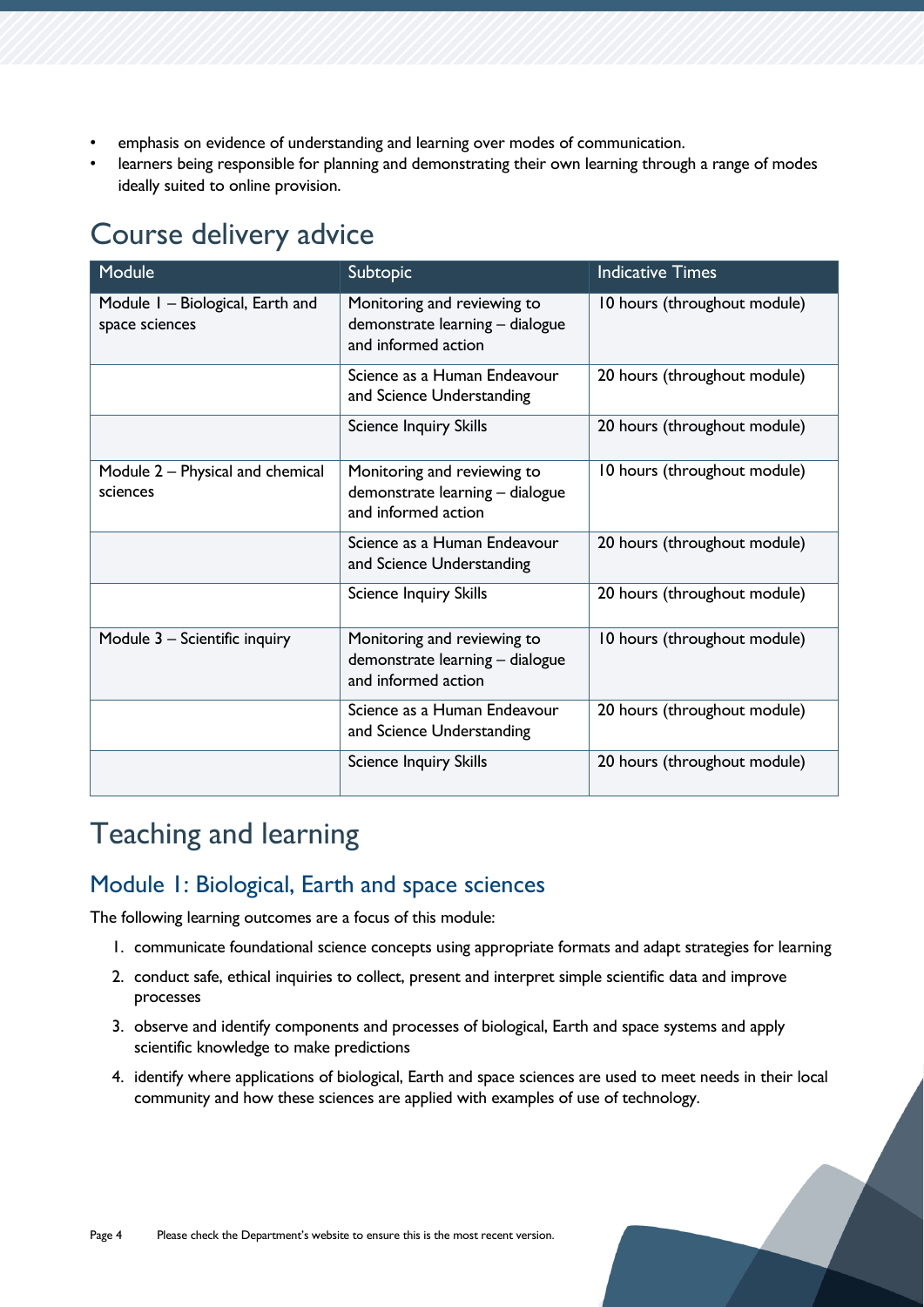# Module 1: Teaching strategies

Teachers should use the folio for learners to plan, record and comment on their learning. Tailor the mode to learner and task needs. Early in module 1 learners should show what they already know about the big ideas of biology, Earth and space science. Learners could engage with their environment, experts, each other, practical work, or field trips. Use this information to set learning intentions, goals and indicators of learning.

Teachers should use the folio to monitor and encourage learner engagement regularly. Within the big ideas, there is room to negotiate areas of interest. Learners can ask their own questions and build on knowledge useful for their own pathways, valued in their community or of curiosity.

Teachers should ensure learning is experiential and connected as possible to the learners and their communities. Allow time for learners to explore and inquire into the natural world. Inquiries should not be restricted to individualised biology, Earth and space sciences. Learners should be free to move between them where appropriate.

# Module 1: Examples of learning activities

#### The why for learners

These activities describe how to help learners set goals and make connections.

- Early in the module, walk around areas close to the school and prompt learners to notice natural and geological features and discuss what they know about them. Use this as a basis for discussion while learners are planning what is best to explore in the biological, Earth and space sciences.
- Invite an expert to discuss how they apply the biological, Earth or space sciences. This could involve people who, for example, work in horticulture, agriculture, forestry, environmental management. Learners can ask questions and note areas of interest for them.
- Design a field study or practical task where learners follow an inquiry process, asking questions to find evidence and make conclusions related to biological, Earth or space sciences. Ask the learners to brainstorm other questions they might want to investigate.

#### The what for learners

These activities describe how to help learners to grasp big ideas and key understandings, make links to prior learning and organise new information.

- Support learners to consider questions they can explore and answer practically. Ensure they reflect on what they might know already about this and ask questions to identify future learning. The learners can then create knowledge by applying their understanding.
- Once learners have found something to engage with deeply then they can explore what might be a clear question to inquire into. Learners can then test what they think is happening with repeated experiments to ensure their answer is valid.
- Support learners to make connections with their preferred pathways and biological, Earth or space sciences. Learners can then choose one aspect to explore more deeply, noting why it is important and what science can explain it.

### The how for learners

These activities describe how to support learners to create, transfer and deepen knowledge and understanding.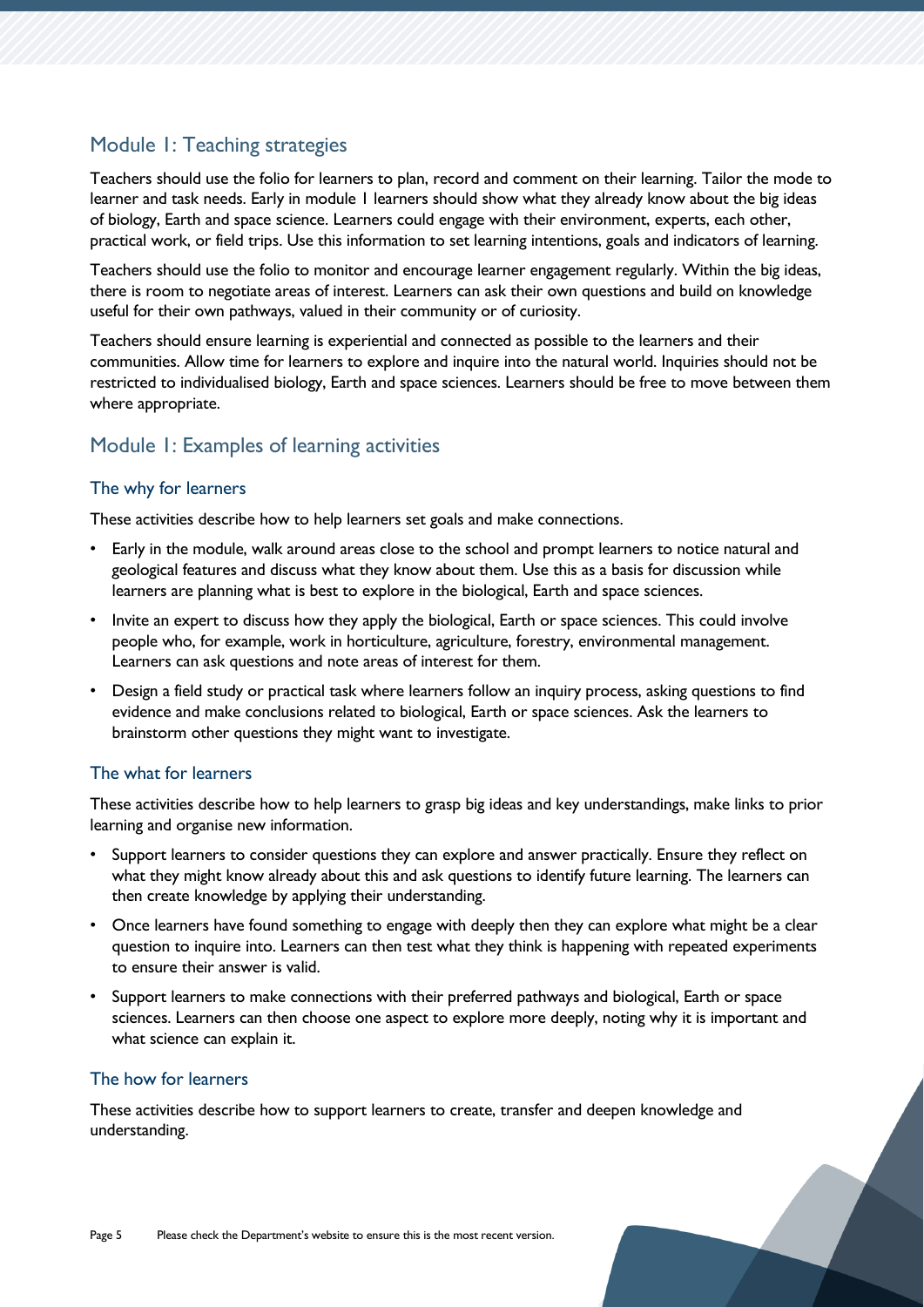- Learners use First Nations Tasmanians' knowledge to understand interconnected and difficult concepts. Examples include ecosystem change and management and deep time and the impacts of sea level change.
- Learners complete an inquiry that links biological, Earth and space sciences. For example, the effect of seasons on a particular ecosystem and why seasons occur or organisms and in the intertidal zone and expanding the timing and size of tides in your area.
- Learners explore different ways to represent what they are discovering during an inquiry, discuss what they have found and what further questions are emerging. They can use this to determine the validity of their work and identify further work.

# Module 1: Focus area guidance

#### Theory and dialogue

- Learners will use theory from the biological, Earth and space sciences to explore their communities, their values and their future.
- They will identify local applications of biological, Earth and space sciences and develop their own goals to inform their actions.

#### Informed action

- Learners will plan and direct aspects of their own learning to research, apply, test, and compare their solutions.
- They will consider how we inquire into the natural world and the tools we use to do this.

#### Reflection and dialogue

- Learners will develop skills and strategies to address and reflect on their stated goals.
- They will employ critical thinking skills to review, justify, and refine personal decisions.

### Module 1: Recommended resources

- Providers offering this course will need equipment, materials and a suitable space to carry out the practical component of the course effectively and safely. Providers will oversee the delivery of a safe program for Science Level 1 in their school and ensure adherence to these procedures.
- Use of ICT resources will support learners to collect and represent information in different modes effectively and efficiently.
- Communities of Practice may provide additional resources.
- Science by Doing (Science, 2021).
- Tasmanian Field Study Centres (Department of Education, 2021).
- Aboriginal Education Services (Aboriginal Education Services, 2021).

# <span id="page-5-0"></span>Module 2: Physical and chemical sciences

The following learning outcomes are a focus of this module:

1. communicate foundational science concepts using appropriate formats and adapt strategies for learning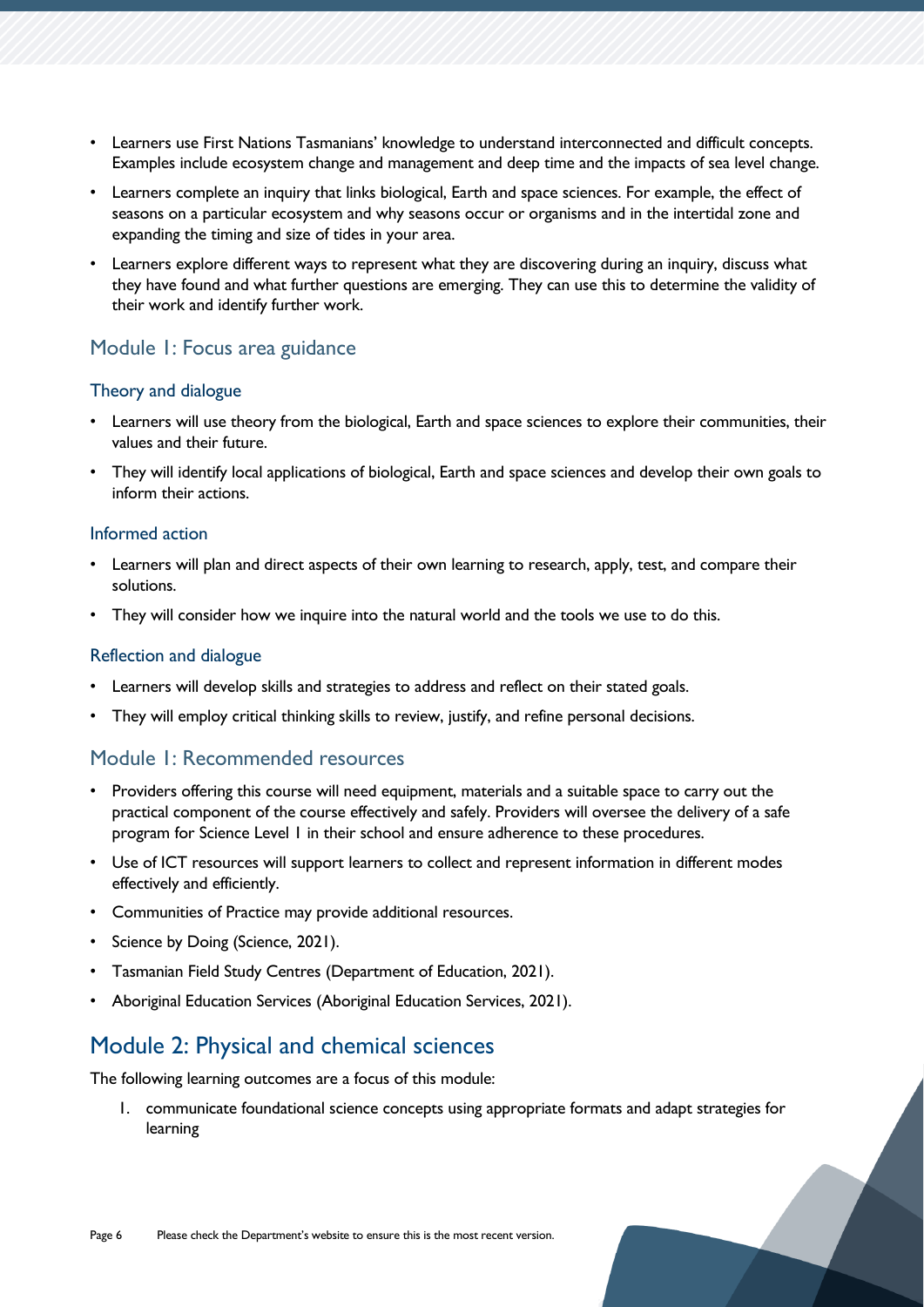- 2. conduct safe, ethical inquiries to collect, present and interpret simple scientific data and improve processes
- 5. observe and identify components and processes of physical and chemical systems and apply scientific knowledge to make predictions
- 6. identify where applications of physical and chemical sciences are used to meet needs in their local community and how these sciences are applied with examples of use of technology.

### Module 2: Teaching strategies

Teachers should use the folio for learners to plan, record and comment on their learning. Tailor the mode to learner and task need. Early in module 1 learners should show what they already know about the big ideas of physical and chemical science. Learners could engage with their environment, experts, each other, practical work, or field trips. Use this information to set learning intentions, goals and indicators of learning.

Teachers should use the folio to monitor and encourage learner engagement regularly and explicitly. Within the big ideas within this module there is plenty of room to negotiate areas of interest and wonder where learners can ask their own questions and build on their knowledge to pursue knowledge useful for their own pathways, valued in their community or of curiosity.

Teachers should ensure learning is experiential and connected as possible to the lives of the learners and their communities. Allow time for learners to explore and inquire into physical and chemical phenomena. Inquiries should not be restricted to individualised physical and chemical sciences and learners should be free to move between them where appropriate.

## Module 2: Examples of learning activities

#### The why for learners

These activities describe how to help learners set goals and make connections.

- Give some examples where physical and chemical sciences are applied in their community. For example, cleaning, gardening, hairdressing, or driving a car. Learners brainstorm where else they are applied and how they might explain it using their current knowledge and what questions they have.
- Walk around the community identifying and exploring applications of physical and chemical sciences. Learners can pick one or two that interest them to explain current knowledge and brainstorm areas that they could choose to inquire into.
- Learners engage with an example inquiry into a physical or chemical phenomenon to explain common and known phenomenon. Challenge learners to apply the knowledge to another familiar phenomenon.

#### The what for learners

These activities describe how to help learners to grasp big ideas and key understandings, make links to prior learning and organise new information.

- Support learners to consider questions they can explore and answer practically. Ensure they reflect on what they might know already about this and question what else needs to be learnt. The learners can then create knowledge by applying their understanding.
- Once learners have found something to engage with deeply then they can explore what might be a clear question to inquire into. Learners can then test what they think is happening with repeated experiments to ensure their answer is valid.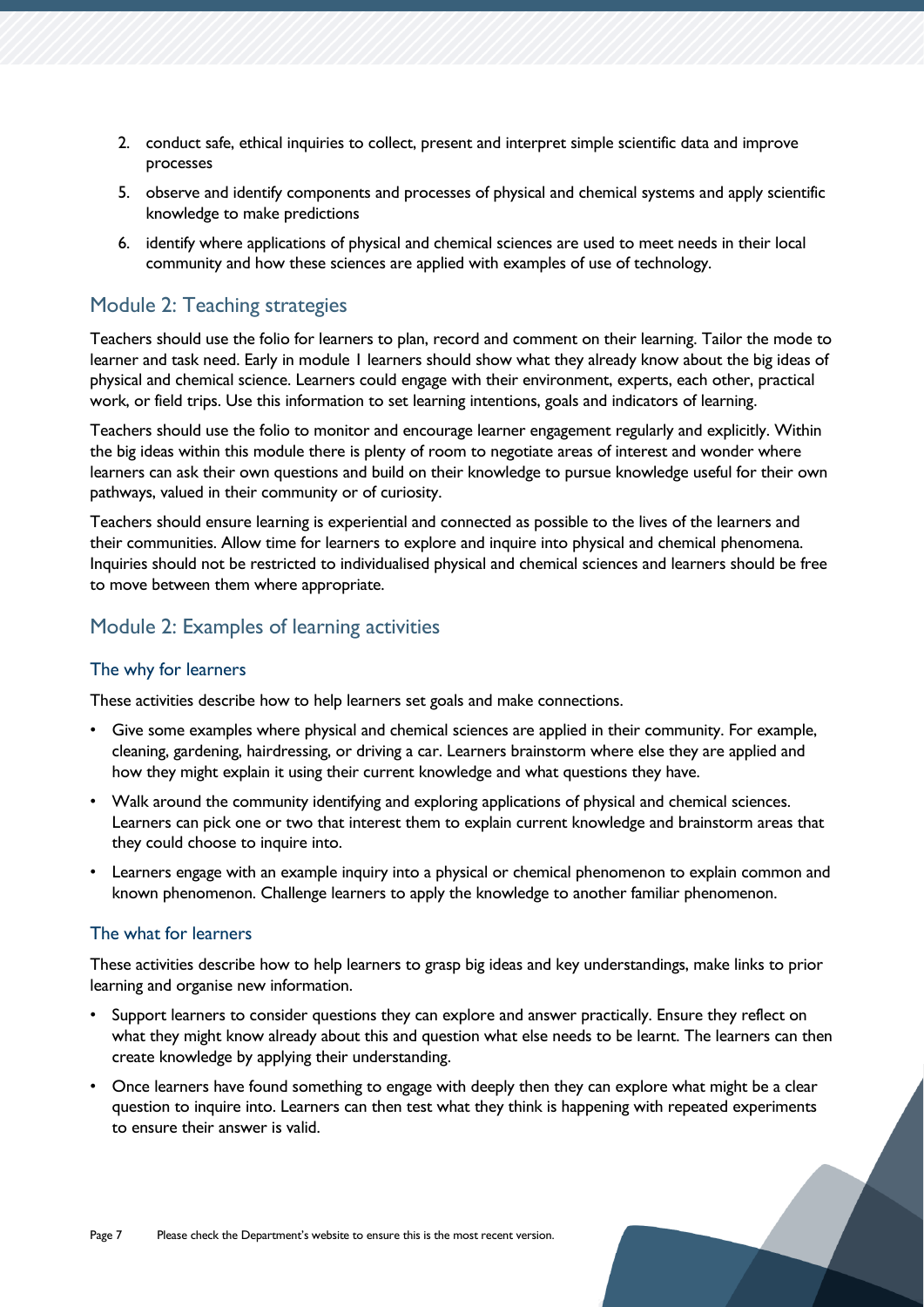• Support learners to make connections with their preferred pathways and physical or chemical science. Learners can then choose one aspect to explore more deeply, noting why it is important and what science can explain it.

#### The how for learners

These activities describe how to support learners to create, transfer and deepen knowledge and understanding.

- Learners use First Nations Tasmanians' knowledge to understand interconnected and difficult concepts. Examples include the physical and chemical properties and uses of kelp, ochre or traditional weapons.
- Learners complete an inquiry that links physical and chemical sciences. For example, energy transfers and transformations involved in an electric car, the effect of dye on hair strength, corrosion and structural strength, texture change in food with different ingredient ratios.
- Learners explore different ways to represent what has been measured, what this means and what further questions are emerging and further measurements to be made. They can use this to determine the validity of their work and identify further work.

# Module 2: Focus area guidance

#### Theory and dialogue

- Learners will use theory from the physical and chemical sciences to explore their communities, their values and their future.
- They will identify local applications of physical and chemical sciences and develop their own goals to inform their actions.

#### Informed action

- Learners will plan and direct aspects of their own learning to research, apply, test, and compare their solutions.
- They will consider how we inquire about physical and chemical phenomena and the tools we use to do this.

#### Reflection and dialogue

- Learners will develop skills and strategies to address and reflect on their stated goals.
- They will employ critical thinking skills to review, justify, and refine personal decisions.

# Module 2: Recommended resources

- Providers will need equipment, materials and a suitable space to carry out the practical component of the course effectively and safely. Providers will oversee the delivery of a safe program for Science Level 1 in their school and ensure adherence to these procedures.
- Use of ICT resources will support learners to collect and represent information in different modes effectively and efficiently.
- Communities of Practice may provide additional resources.
- Science by Doing (Science, 2021).
- Tasmanian Field Study Centres (Department of Education, 2021).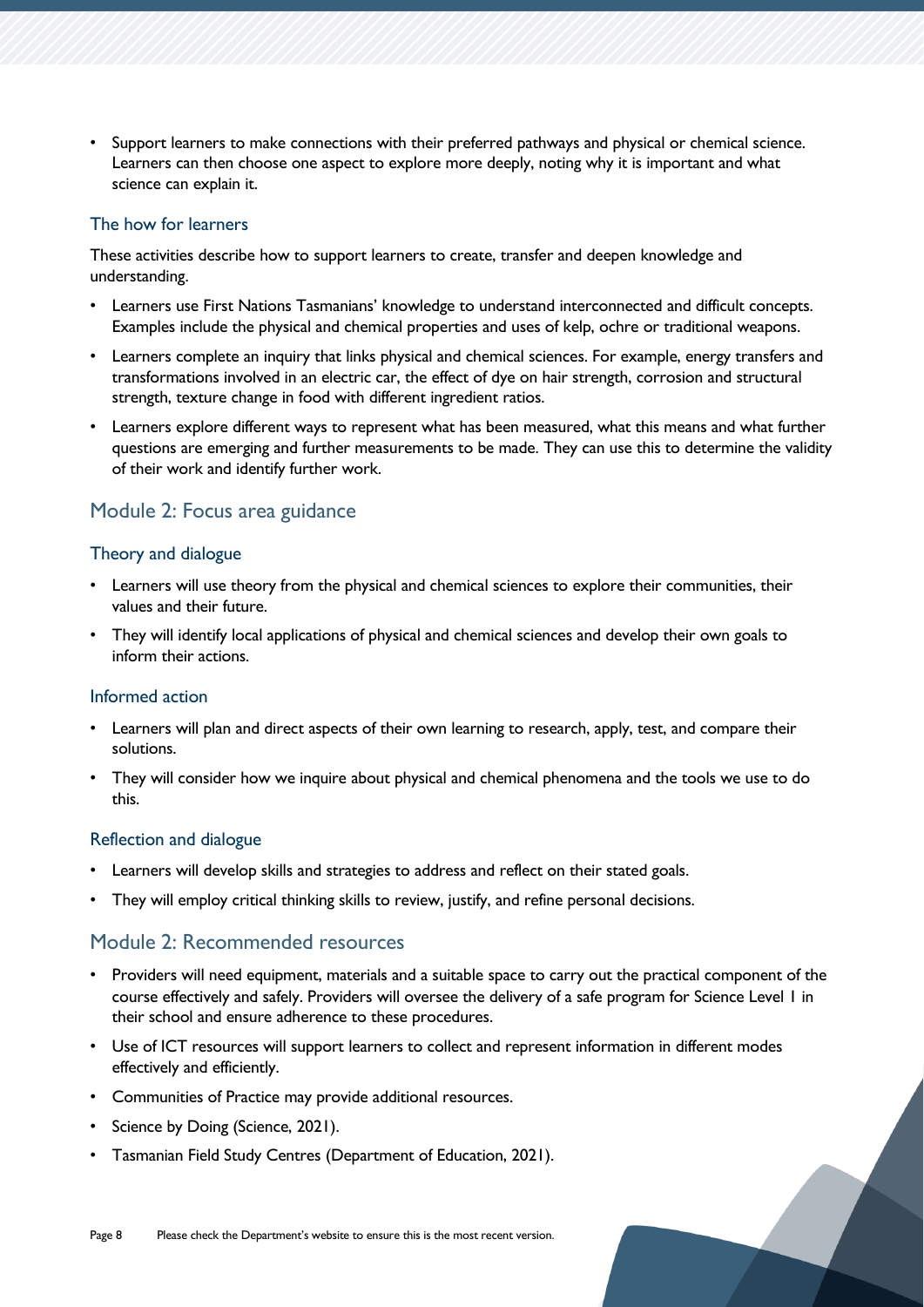• Aboriginal Education Services (Aboriginal Education Services, 2021).

# <span id="page-8-0"></span>Module 3: Scientific inquiry

The following learning outcomes are a focus of this module:

- 1. communicate foundational science concepts using appropriate formats and adapt strategies for learning
- 2. conduct safe, ethical inquiries to collect, present and interpret simple scientific data and improve processes
- 7. observe and identify components and processes of simple scientific systems within their local community and apply scientific knowledge to make predictions
- 8. identify where related applications of scientific knowledge and skills are used to meet needs in their local community and how the knowledge and skills are applied with examples of use of technology.

# Module 3: Teaching strategies

Teachers should use an established folio process with learners to negotiate an area of focus for the related investigations. These investigations should be extensions of work from modules 1 or 2 and/or follow what is valued by the learners. This may span across sciences and be related to:

- preparation for Level 2 TASC courses
- other pathways
- another area of interest.

Learning intentions, goals and indicators of learning can then be negotiated and set.

Teachers should encourage learners to devise and conduct practical and field work to test possible answers to questions, they ask about their focus. Learners can support each other though shared inquiry or dialogue around progress. Learners should use the folio to plan, document and reflect on their work. Tailor the mode of communication to the learners and the focus of inquiry. Teachers can use this evidence to monitor, provide feedback and progress learning in dialogue with the learner.

Teachers need to support learners to collate and present what they have found during their related investigations. Teachers should be mindful that learners should gain knowledge and skills they value and can use in the future whilst putting together their presentations.

# Module 3: Examples of learning activities

#### The why for learners

These activities describe how to help learners set goals and make connections.

- Support learners to decide what they would like to investigate related to their pathways, reflect on how that might be related to science. Learners choose what might be best to investigate given the resources available and the most valuable knowledge for them.
- Support learners to reflect on the investigations they have completed so far and what other questions might have emerged they could answer using the range of scientific knowledge they have gained so far. Learners can then choose a focus.
- Learners choose to inquire into the science behind First Nations Tasmanians' knowledge and practices. How has this science been applied over the millennia? How is this science used in other cultures?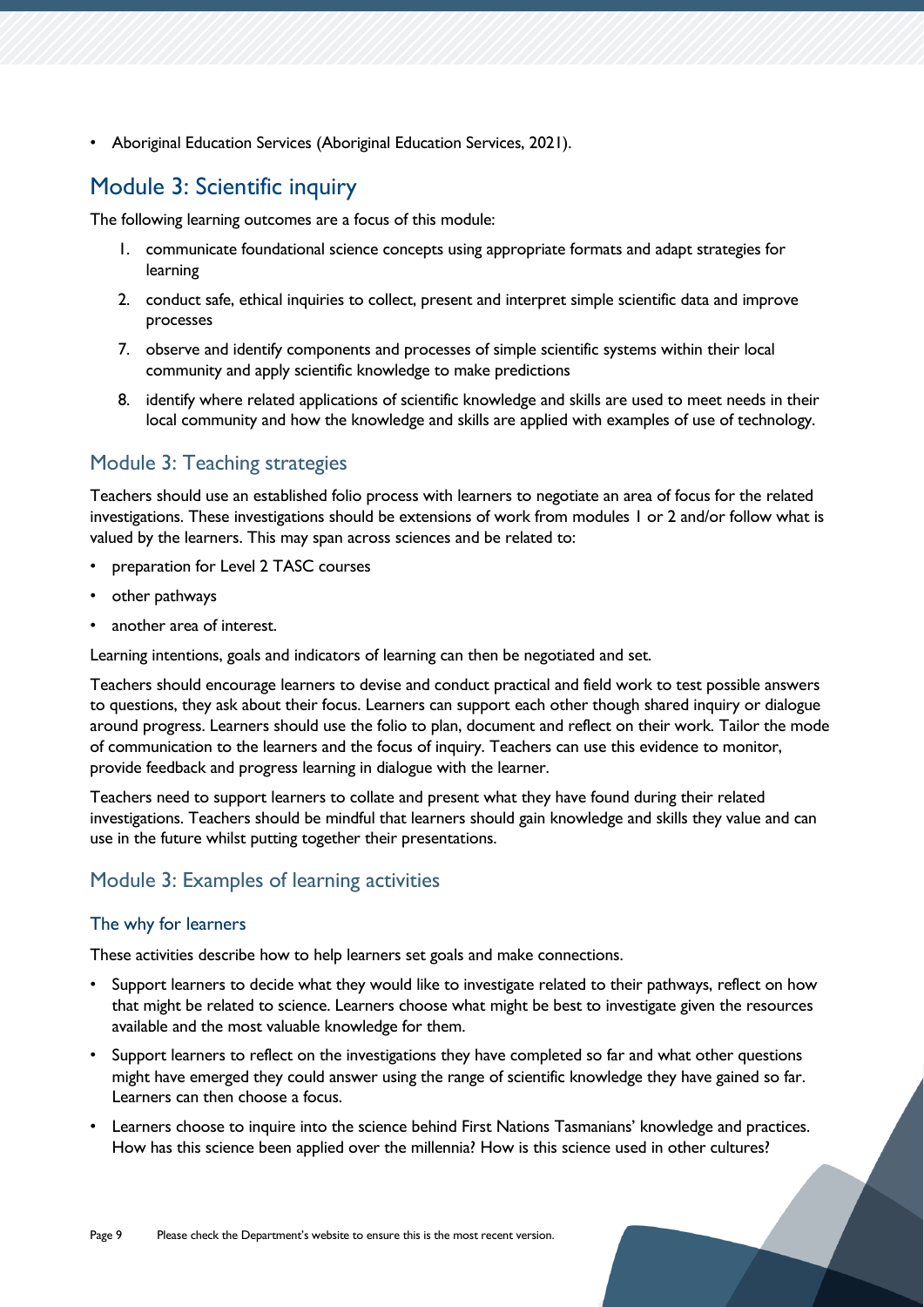#### The what for learners

These activities describe how to help learners to grasp big ideas and key understandings, make links to prior learning and organise new information.

- Support learners to visit work sites or speak to people in an employment area of interest to inquire into the science applied. Learners can use this information to inspire their inquiry to gain knowledge and insight into their chosen path.
- Learners research and understand the scientific knowledge related to their chosen focus of inquiry. They can then explore how this science can be applied and/or tested within this focus.
- Learners explore what can be measured or observed in relation to their inquiry question. They consider the information each of these gives and the place they may have in the inquiry, for example, are they a variable or to be kept constant for a fair test.

#### The how for learners

These activities describe how to support learners to create, transfer and deepen knowledge and understanding.

- Learners explore the different sciences used for their inquiry. They illustrate or exemplify what the links are between these sciences and how they have applied them together to gain further understanding. Learners will choose two or more investigations to complete.
- Learners explore different ways to represent what has been measured and observed, how is this related to their inquiry and further questions. They can use this to determine the validity of their work and identify further work. This may lead to a second investigation.
- Learners use their claims and conclusions and links between the two or more investigations to suggest improvements to the inquiry and what could be further inquired into and to build on what they have found.

### Module 3: Focus area guidance

#### Theory and dialogue

- This module aims to provide further learning contexts where related scientific knowledge and skills are chosen and valued by learners.
- Learners will identify local applications of science and develop their own goals to inform their actions.

#### Informed action

- Learners will plan and direct aspects of their own learning to research, apply, test, and compare their solutions.
- They will consider how we inquire into the world and the tools we use to do this.

#### Reflection and dialogue

- Learners will develop skills and strategies to address and reflect on their stated goals.
- They will employ critical thinking skills to review, justify, and refine personal decisions.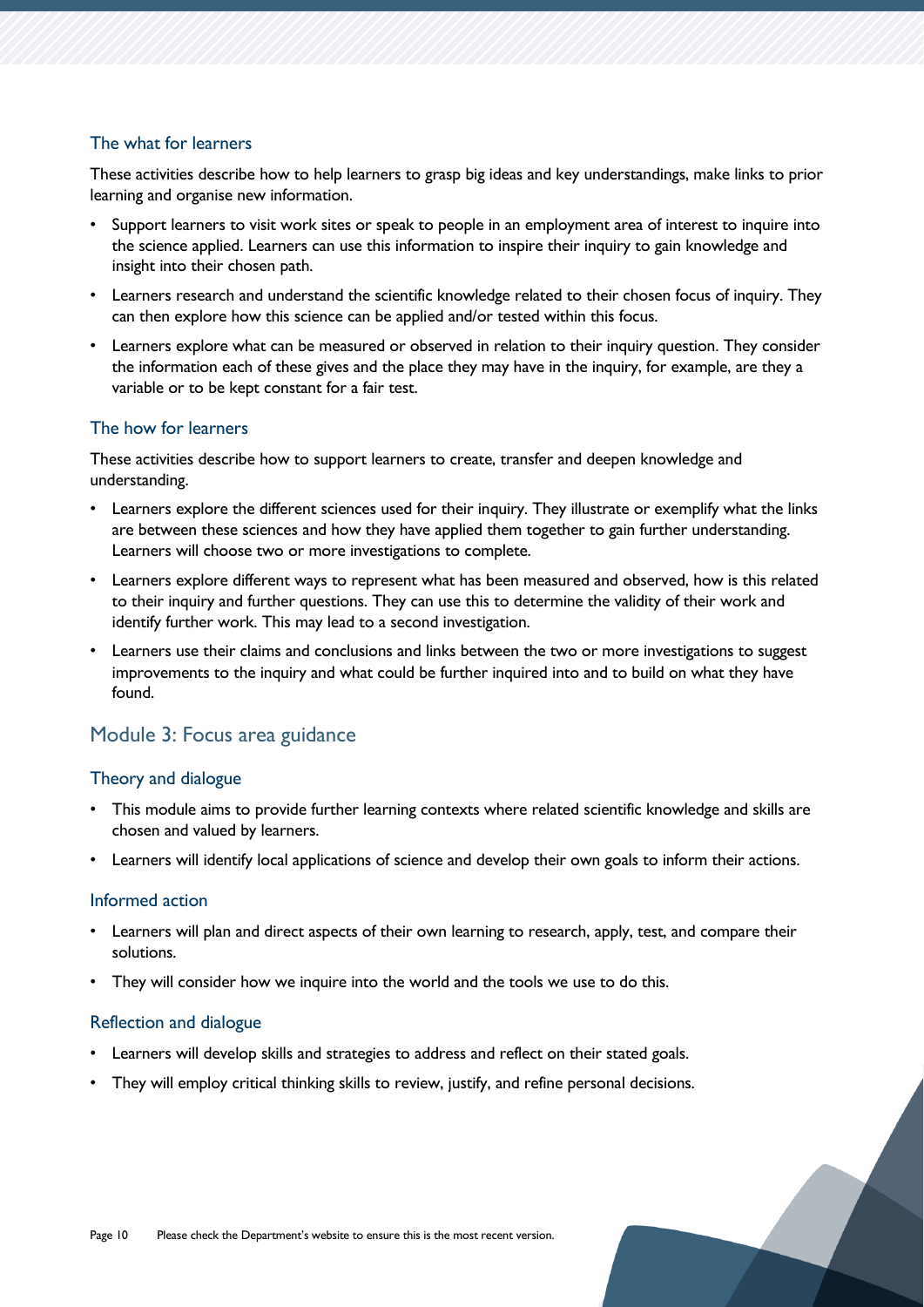# Module 3: Recommended resources

- Providers will need equipment, materials and a suitable space to carry out the practical component effectively and safely. Providers will oversee the delivery of a safe program for Science Level 1 in their school and ensure adherence to these procedures.
- Use of ICT resources will support learners to collect and represent information in different modes effectively and efficiently.
- Communities of Practice may provide additional resources.
- Science by Doing (Science, 2021).
- Tasmanian Field Study Centres (Department of Education, 2021).
- Aboriginal Education Services (Aboriginal Education Services, 2021).

# <span id="page-10-0"></span>Supporting learner responses

The work requirements outlined in the course document describe the fundamental assessment evidence. Inclusion of other tasks may support and enhance learning. Learning activities aim to support and enrich understanding and achievement of the learning outcomes. Possible strategies to support learner responses to work requirements are provided.

# <span id="page-10-1"></span>Module 1: Biological, Earth and space sciences folio

## **Context**

The folio is a record of learning for the module (that same folio may be extended as a record for the other two modules). Create the folio in an exercise book, a loose-leaf folder, or an online platform such as OneNote. An electronic record makes it easier to embed images, sound, and video.

### Relevant learning outcomes

- 1. communicate foundational science concepts using appropriate formats and adapt strategies for learning.
- 2. conduct safe, ethical inquiries to collect, present and interpret simple scientific data and improve processes.
- 3. observe and identify components and processes of biological, Earth and space systems and apply scientific knowledge to make predictions.
- 4. identify where applications of biological, Earth and space sciences are used to meet needs in their local community and how these sciences are applied with examples of use of technology.

# **Scaffolding**

- The sections of the folio should mirror the work requirement, such as:
	- planning and monitoring learning (including pages for self, peer and teacher assessment)
	- biological, Earth and/or space sciences understanding
	- examples of applications within their community
	- a record of practical and/or field investigations
	- identification of work for the Biological, Earth and space sciences presentation.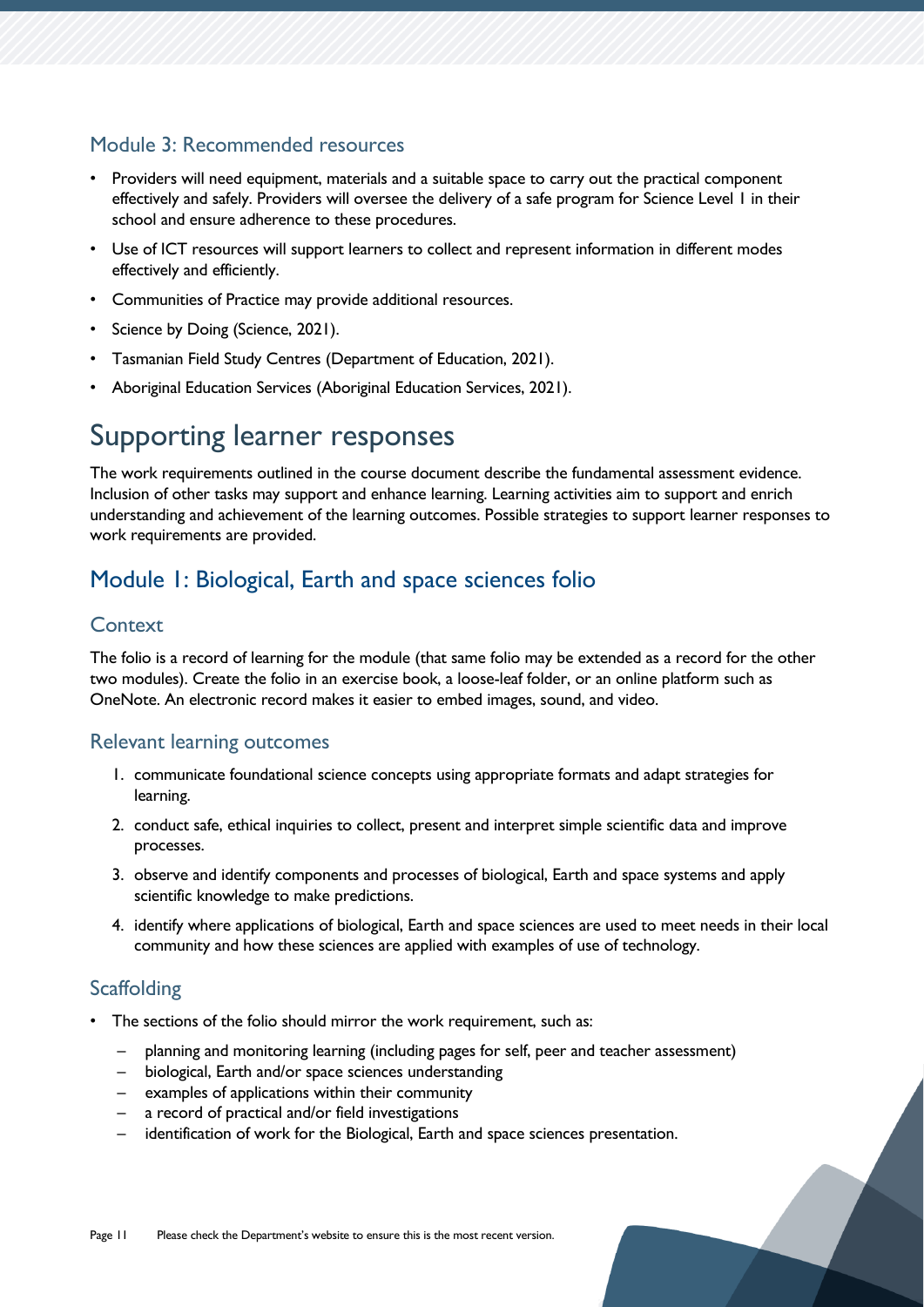- To help learners, pages may be pre-structured with recording, assessing, and presenting information sections.
- Emphasis should be on learners demonstrating what they have learnt and how they have learnt it rather than any specific mode or modes of communication.
- Work should span across the Biological, Earth and space sciences with an emphasis on depth of understanding rather than breadth.
- Learners should illustrate clear connections to the community, their pathway and technology used in each example.
- Learners should organise their work for presentation as they complete investigations.

# <span id="page-11-0"></span>Module 2: Physical and chemical sciences presentation

### **Context**

In this module, learners have explored physical and chemical sciences with a particular focus on practical and field-trip based inquiries for a period of 10 weeks. Additionally, they may have undertaken/participated in excursions, workplace visits or expert discussions.

This work requirement for a presentation allows the learner to demonstrate the depth of their science understanding and applications. They will need to refer to a folio of work and have some work chosen, organised and presented to discuss.

### Relevant learning outcomes

- 1. communicate foundational science concepts using appropriate formats and adapt strategies for learning.
- 2. conduct safe, ethical inquiries to collect, present and interpret simple scientific data and improve processes.
- 5. observe and identify components and processes of physical and chemical systems and apply scientific knowledge to make predictions.
- 6. identify where applications of physical and chemical sciences are used to meet needs in their local community and how these sciences are applied with examples of use of technology.

### **Scaffolding**

- Support learners to work towards this goal throughout the module.
- Practise this process with peers and/or a teacher as important investigations are completed.
- Emphasis for the presentation is finding out what the learner knows rather than gaps in knowledge.
- Learners should be able to explain the science that they have learned and its context.
- The presentation is an ideal time for learners to demonstrate their own participation and collaboration with others.
- Teachers, and peers, ask questions about the presentation and meaning of information and data.
- Ask questions about any claims or recommendations made.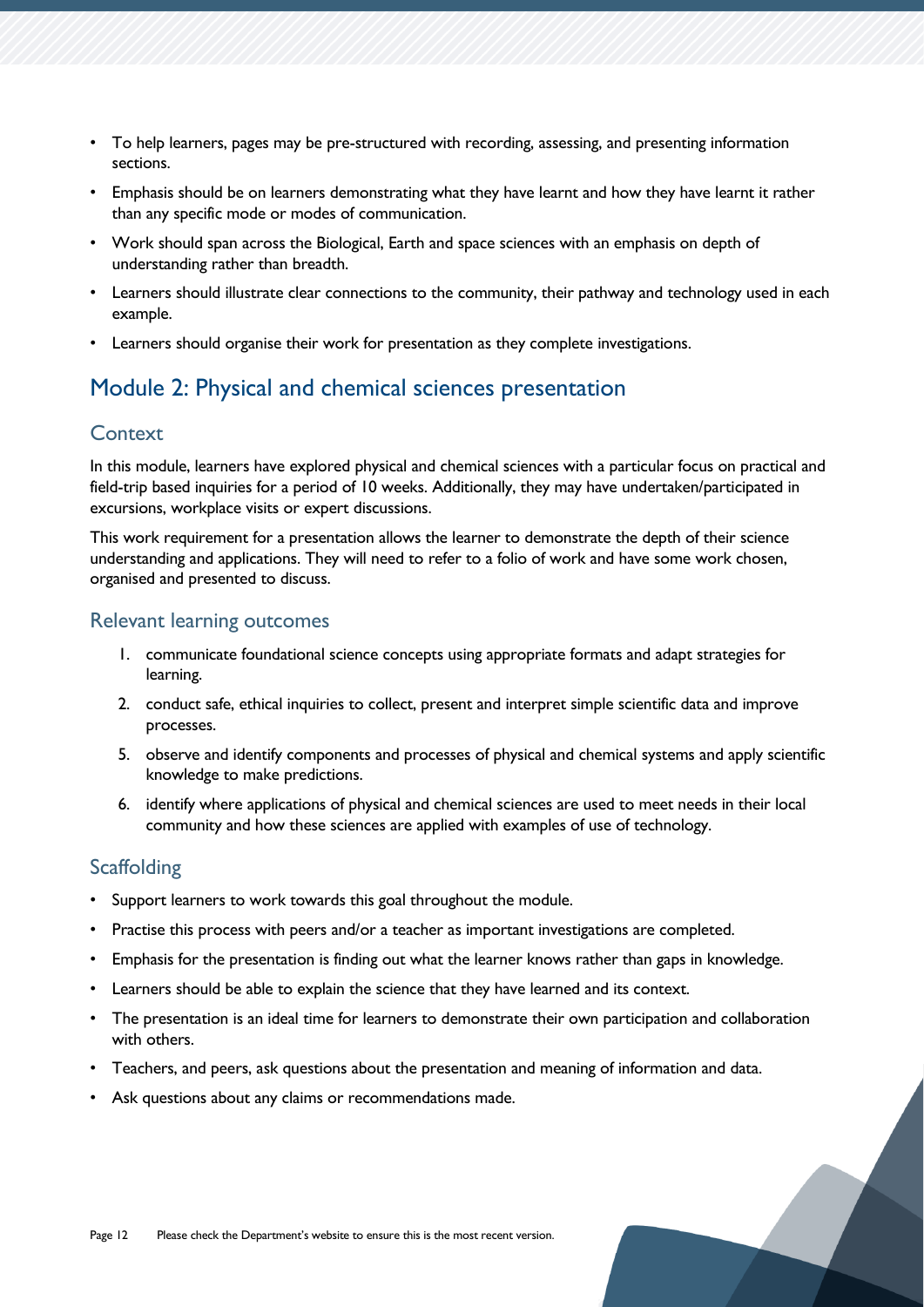# <span id="page-12-0"></span>Module 3: Scientific inquiry presentation

## **Context**

In this module, learners have completed two or more related investigations into any related scientific applications with a particular focus on applications in their local community or those used in their possible pathways for a period of 9 weeks. Additionally, they may have undertaken/participated in excursions, workplace visits or expert discussions.

This work requirement for a presentation allows the learner to demonstrate the depth of their science understanding and applications. They will need to refer to a folio of work and have some work chosen, organised and presented to discuss.

This presentation differs from the earlier presentations as it requires the creation of an additional product.

## Relevant learning outcomes

- 1. communicate foundational science concepts using appropriate formats and adapt strategies for learning.
- 2. conduct safe, ethical inquiries to collect, present and interpret simple scientific data and improve processes.
- 7. observe and identify components and processes of simple scientific systems within their local community and apply scientific knowledge to make predictions.
- 8. identify where related applications of scientific knowledge and skills are used to meet needs in their local community and how the knowledge and skills are applied with examples of use of technology.

# **Scaffolding**

- Give time for the creation of the product as well as the presentation.
- Emphasis for the presentation is finding out what the learner knows rather than gaps in knowledge.
- Choose the mode or modes of communication to suit the learner and the circumstances of learning.
- Either prepared or live presentations are acceptable.
- The presentation should follow the work requirement structure:
	- the investigations undertaken
	- the relationships between the investigations
	- the major finding and the evidence for them
	- opportunities for further simple investigation
- Questions and answers can be in an asynchronous or live format.
- Use the folio to generate questions to find out any information the learner may have missed.

# <span id="page-12-1"></span>Additional support resources<sup>2</sup>

- **[Course Document](https://www.tasc.tas.gov.au/students/courses/science/scc115122/)**
- [Sample Scope and Sequence](https://documentcentre.education.tas.gov.au/_layouts/15/DocIdRedir.aspx?ID=TASED-1409172972-1878)

<sup>&</sup>lt;sup>2</sup> All resources cited were accessed and checked for accuracy and appropriateness of content in November 2021.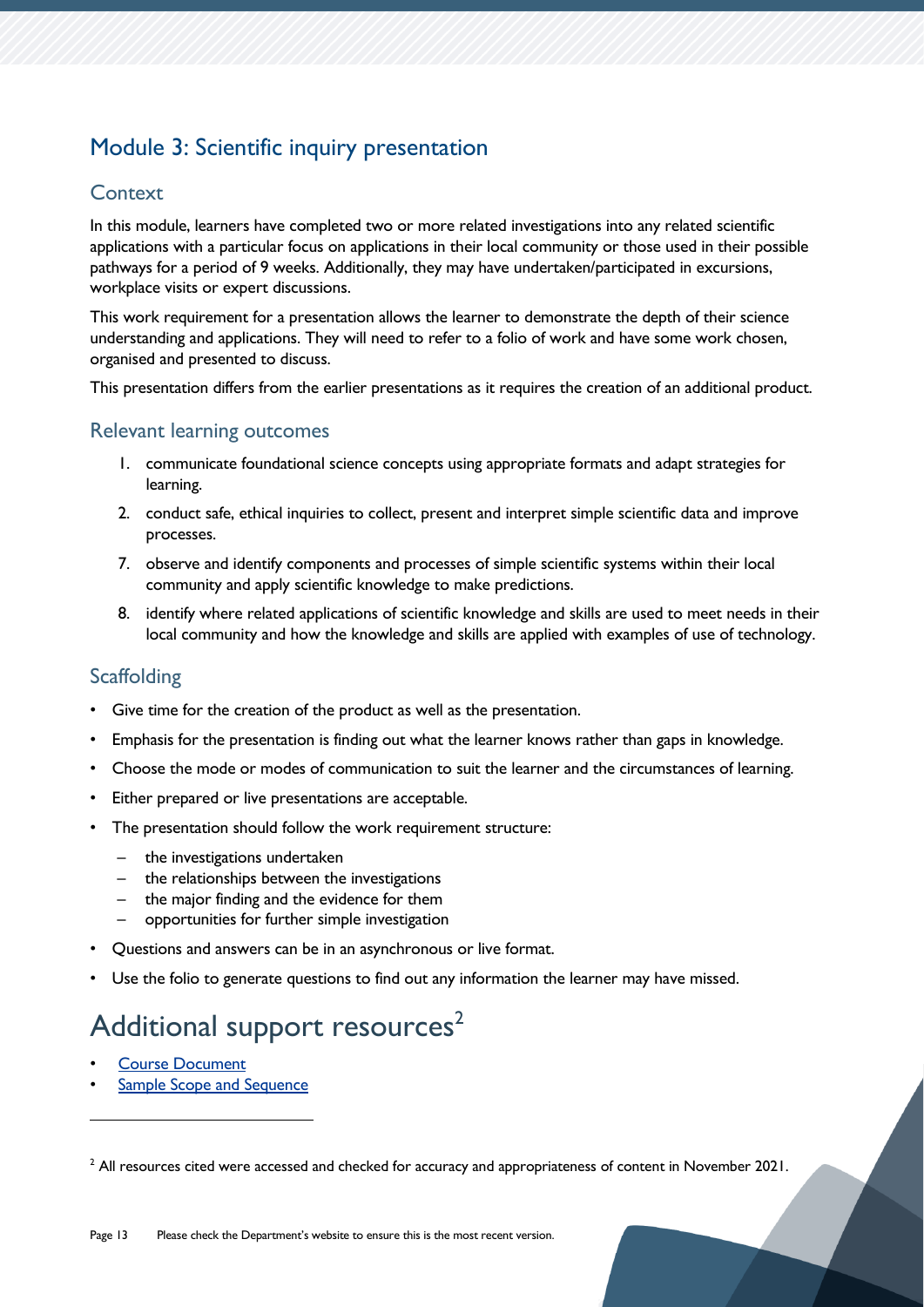**[Community of Practice Information](https://11and12.education.tas.gov.au/communities-of-practice/)** 

# <span id="page-13-0"></span>References

Aboriginal Education Services, 2021. *Aboriginal Education Services.* [Online] Available at: https://www.education.tas.gov.au/parents-carers/school-colleges/aboriginal-educationservices/

[Accessed 19 11 2021].

Bayram, Z. & al, e., 2013. Effect of Inquiry based Learning Method on Students' Motivation. *Procedia - Social and Behavioral Sciences,* Volume 106, pp. 988-996.

Department of Education, Skills and Employement, 2021. *Inquiry-based learning.* [Online] Available at: https://www.dese.gov.au/australian-curriculum/national-stem-education-resourcestoolkit/i-want-know-about-stem-education/what-works-best-when-teaching-stem/inquiry-basedlearning [Accessed 19 11 2021].

Department of Education, 2021. *Field Studies Centres.* [Online] Available at: https://www.education.tas.gov.au/parents-carers/programs-and-initiatives/field-studycentres/

[Accessed 19 11 2021].

Griffth University, 2021. *Enquiry-based learning.* [Online] Available at: https://app.secure.griffith.edu.au/exlnt/entry/3945/view [Accessed 19 11 2021].

Keiler, L. S., 2018. Teachers' roles and identities in student-centered classrooms. *International Journal of STEM Education,* Issue 5.

OPHEA, 2021. *Assessment in inquiry-based learning.* [Online] Available at: https://teachingtools.ophea.net/supplements/inquiry-based-learning/assessment-inquirybased-learning [Accessed 19 11 2021].

Science, A. A. o., 2021. *Science by Doing.* [Online] Available at: https://www.science.org.au/education/academy-school-education-programs/sciencedoing [Accessed 19 11 2021].

Spencer, J., 2020. *YouTube.* [Online] Available at: https://www.youtube.com/watch?v=6ZP5E--EiQk [Accessed 19 11 2021].

Stephanie Rothstein, L. R., 2021. *Discover, Discuss, Demonstrate: Using Inquiry-Based Learning to Keep Students Engaged.* [Online] Available at: https://www.edutopia.org/article/discover-discuss-demonstrate-using-inquiry-basedlearning-keep-students-engaged [Accessed 19 11 2021].